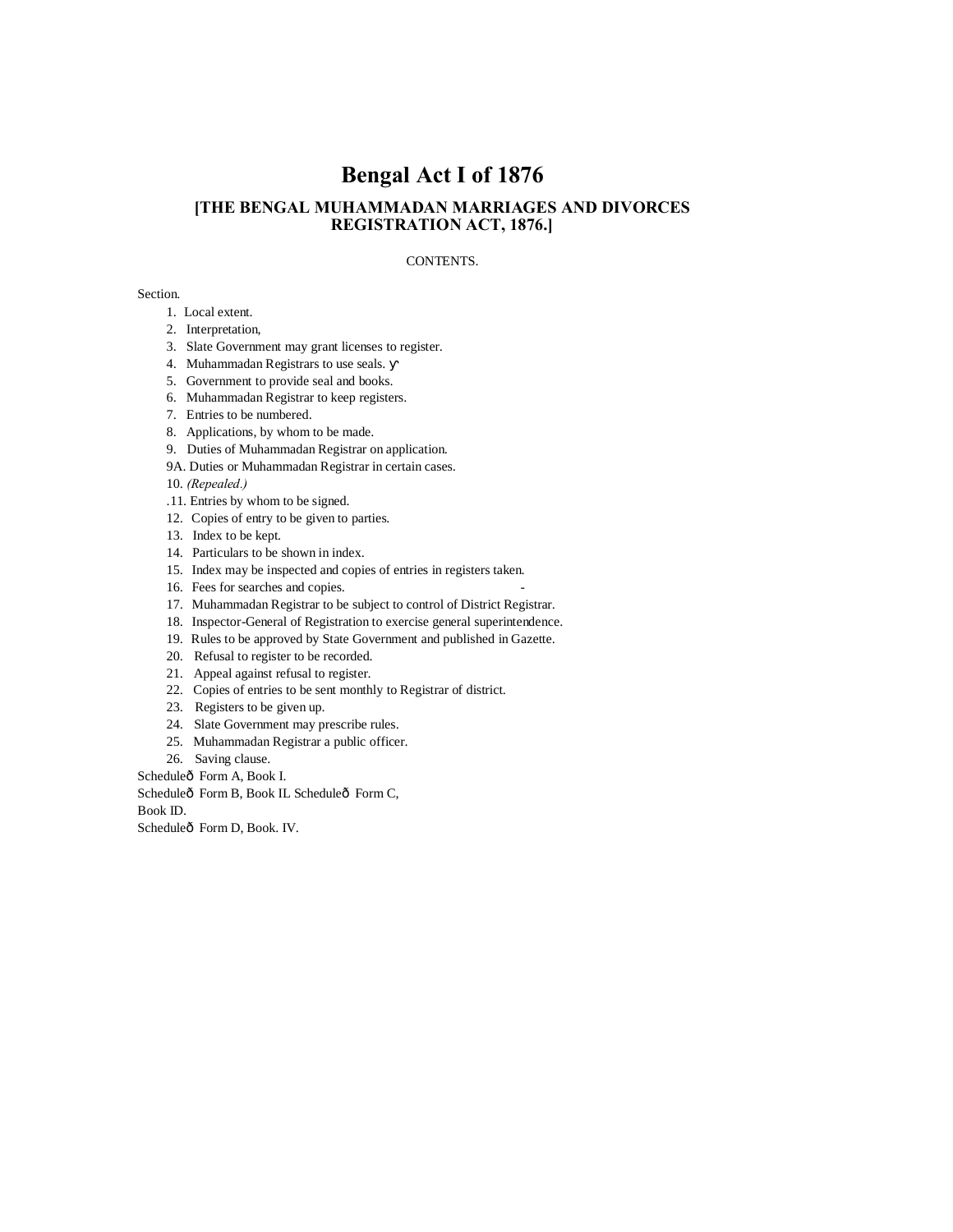## **Bengal Act I of 1876 [THE BENGAL MUHAMMADAN MARRIAGES AND DIVORCES REGISTRATION ACT, 1876.]<sup>1</sup>**

Act I of 1903.

Ben. Act VI of 1932.

Ben. Aci I of 1935.

Ben. Aci XVI of 1946.

**AMENDED** 

SHORT TITLE GIVEN

(a) The Government oT India (Adap tation of Indian Laws) Order, 1937.

(b) The Indian Independence (Adaptation of Bengal and Punjab Acts) Order, 1948,

(c) The Adaptation ofLaws Order, 1950.

*[I9ih January, 1876.]*

ADAPTED *An Ac! (o provide for the voluntary registration of Muhammadan Marriages and Divorces,*

WHEREAS il is expedient lo provide for the voluntary registration of marriages and divorces among Muhammadans;

It is cnacted as follows: $ô$ 

1. This Act shall commence and take ef $T$ cct in those districts in  $2$ [West Bengal, Bihar or Orissa lo which the State<sup>3</sup> Government concerned] shall extend it by an order published in the *^Official Gazette]',* and thereupon this Act shall commence and take cffcct in the districts named in such order, on the day which shall be in such order provided for the commencement thereof.

2. In this Act, unless there be something repugnant in the subject or context,-ô

"Muhammadan Registrar" means any person who is duly aulho- . rized under this Act to'regisler marriages and divorces;

"SHORT TTTLE.ô This short title was given by the Amending Act. 1903 (I of 1903).

LEGISLATIVE PAPERS.<sup>6</sup> For Statement of Objects and Reasons, ICE [be. Calcutta Gazelle of 187?, Pi, IV, page 1526; and for Proceedings in Council, *see ibid.* 1S73, Supplement, page 15B6: *ibid*. 1875, Supplement, pages I, 55, 119, 175, 407, 437 and I35R.

LOCAL EXTCNT. $\hat{o}$  This Aci extends only to districts notified under scciion 1.

: Substituted forlhc words "the provinces subject to I he Provincial Government or Bengal ID WHICH (he said Provincial Government" hy paragraph 3(1) of the Indian Independence (Adaptation of Bengal and Punjab Acts) Order, 1948.

^The word "Slate" was s ub si i luted for the word "Provincial" by para. 4(1) of the Adaptation of Laws Order. 1950.

'These words were substilnled for ihe words *"Calcutta Gazette",* by pan. 4(1) of the Govern men i of India (Adaptation of Indian Laws) Order, 1937.

Local eiiini.

> Interpolation.

madan

"Muham-

Registrar".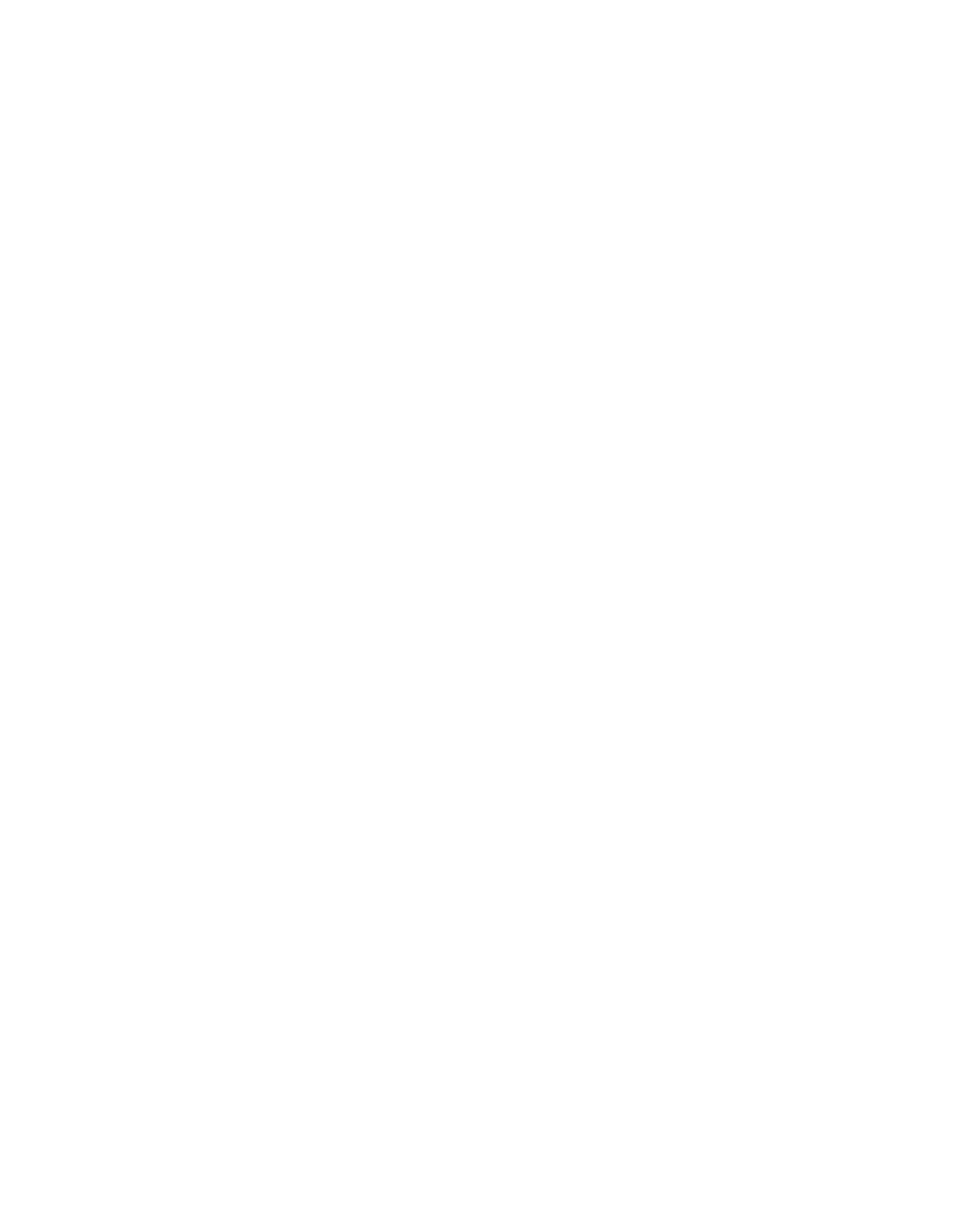**[Ben. Act I 226** *The Bengal Muhammadan Marriages and Divorces Registration Act. 1876.*

*(Sections 3-6.)*

"Inspector-Qeneral or Regis nation.' and "Registrar." "Inspector-General of Registration" and "Registrar" respectively mean the officers so designated and appointed under the Indian Registration Act, '[1908] or other law for the lime being in Force for the registration of documents;

"District." "district" means a district formed under the provisions of the Indian Registration Act, [1908];

*"Pardtt - nttshin. "parda-nashin"* means a woman who, according to the custom of ihc country, might reasonably object lo appear in a public office.

Govern mem may gram licenses lo register. 3. It shall be lawful for the $2$ [Statel Government to grant a liccnse to any person, being a Muhammadan, authorizing him to register Muhammadan marriages and divorces which have been effected within certain specified limits, on application being made to him for such registration; and in like manner it shall be lawful for the said-[State] Government to revoke or suspend such liccnse:

> Provided that no more than two persons shall be licensed lo exercise the said function within the same limits; and provided further that, when two persons are so licensed to act within the same limits, the one shall be a member of the *Sunni,* and the other of the *Shia,* sect.

Muhainmadan Registrars to 4. Every Muhammadan Registrar shall use a seal bearing the following inscription in the Persian character and language: "The seal of the Muhammadan Registrar of. . ."

5. The <sup>5</sup>[State] Government shall supply for the office of every Muhammadan Registrar the seal and the books necessary for the purposes of this Act.

The pages of such books shall be consecutively numbered in print, and the number of pages in each book shall be certified on the title- page by the Officer by whom such books are issued.

Muhaitv mndon Registrar to keep registers.

use seals. Govern nwnl [o provide seal and books.

*"* Stale

> 6. Every Muhammadan Registrar shall keep up the following registerbooks:ô

BOOK I.ô Register of marriages'[including marriages of women who have effected divorces of the kind known as *Talaq-i-tafiveez*], in the Form A contained in the schedule to this Act.

'This figure was substituted Tor ihc figure "1871" by s. 2 of the Bengal Muhammndan Marriages and Divorces Registration (Amendment) Act. 1934 (Ben. Act I of 1935). *■See* foot-note 3 on page 225. *unit.*

'These words were inserted by s. 3(a) of the Bengal Muhammadan Mninges and Divorces Registration (Amendment) Act, 1934 (Ben. Act I of 1935).

XVIof 1908.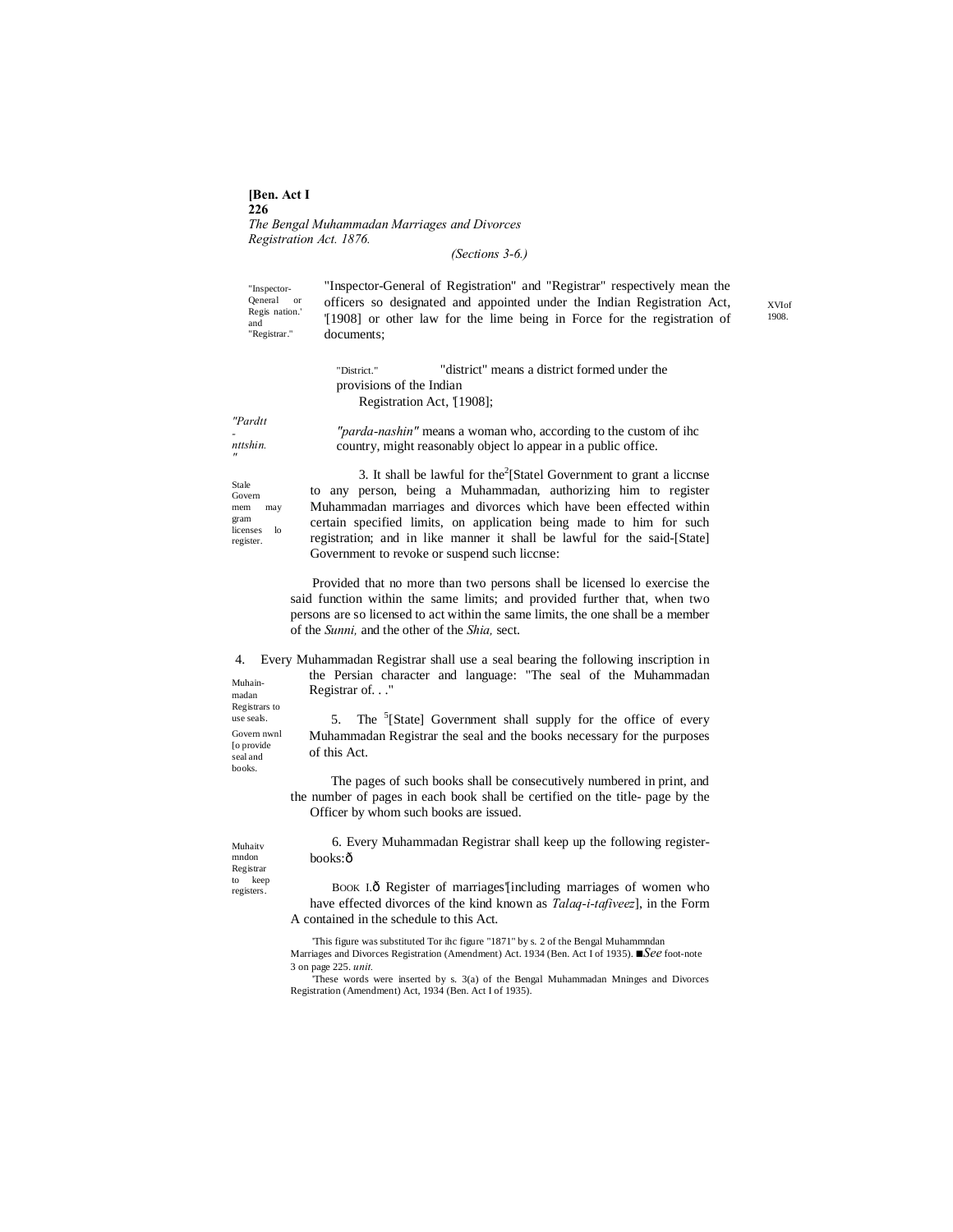#### **of 1876.]**

*The Bengal Mithammadan Marriages and Divorces* **227** *Registration Act, 1&76. ,*

## *(Sections* 7, *8.)*

BOOK IT,  $\hat{o}$  Register of divorces other lhan ihose of the kind known as *khula* <sup>1</sup>[or *Talaq-itafiveez]* in the Form B contained in [he schedule to this Aci,

BOOK III. $\delta$  Register of divorces of the kind known as *khula*, in the Form C contained in ihe schedule to this Aci.

-BOOK IV.ô Register of divorces of the kind known as *Talaq-i-tafiveez* in the Form D contained in the schedule to this Act.

7. All entries in each register prescribed by the last preceding section shall be numbered in a consecutive series, which shall commencc and terminate with the year a fresh scries being commenced at ihe beginning of each year.

Entries lobe numbered.

8. Every application for registration under this Act shall be made lo the Muhammadan Registrar orally as follows:ô

Applications, by whom lo be made. *if the application be for the registrar ion of a marriage '[including the registration of a marriage of a woman who has effected a divorce of the kind known as* Talaq-italfweez/ô

by the parlies to the marriage jointly: provided that if the man, or ihe woman, or both, be minors, application shall be made on their behalf by their respective lawful guardians: and provided further that, if the woman be *apanta-nashin,* such application may be made on her behalf by her duly authorized *vakii,*

*if the application be for registration of a divorce other than of the kind known as* Khula *\*[or* Talaq-i-tafweezJ—

by the man who has effected the divorce;

*if the application be for the registration of a divorce of the kind known as Khulaô* 

by the parties lo the divorce jointly: provided that, if the woman be a *parda-mashin,* such application may be made on her behalf by her duly authorized *vakil-,*

'These words were inserted by s. 3(b) of ihe Bengal Muhammadan Marriages and Divorces Registration (Amendment) Aci, 1934 (Ben. Act J of 1935).

This paragraph was added by s. 3{c). *ibid.* 3 Thesc words were inserted by s. 4(a), *ibid.*

'These words were inserted by s, 4{b). *ibid.*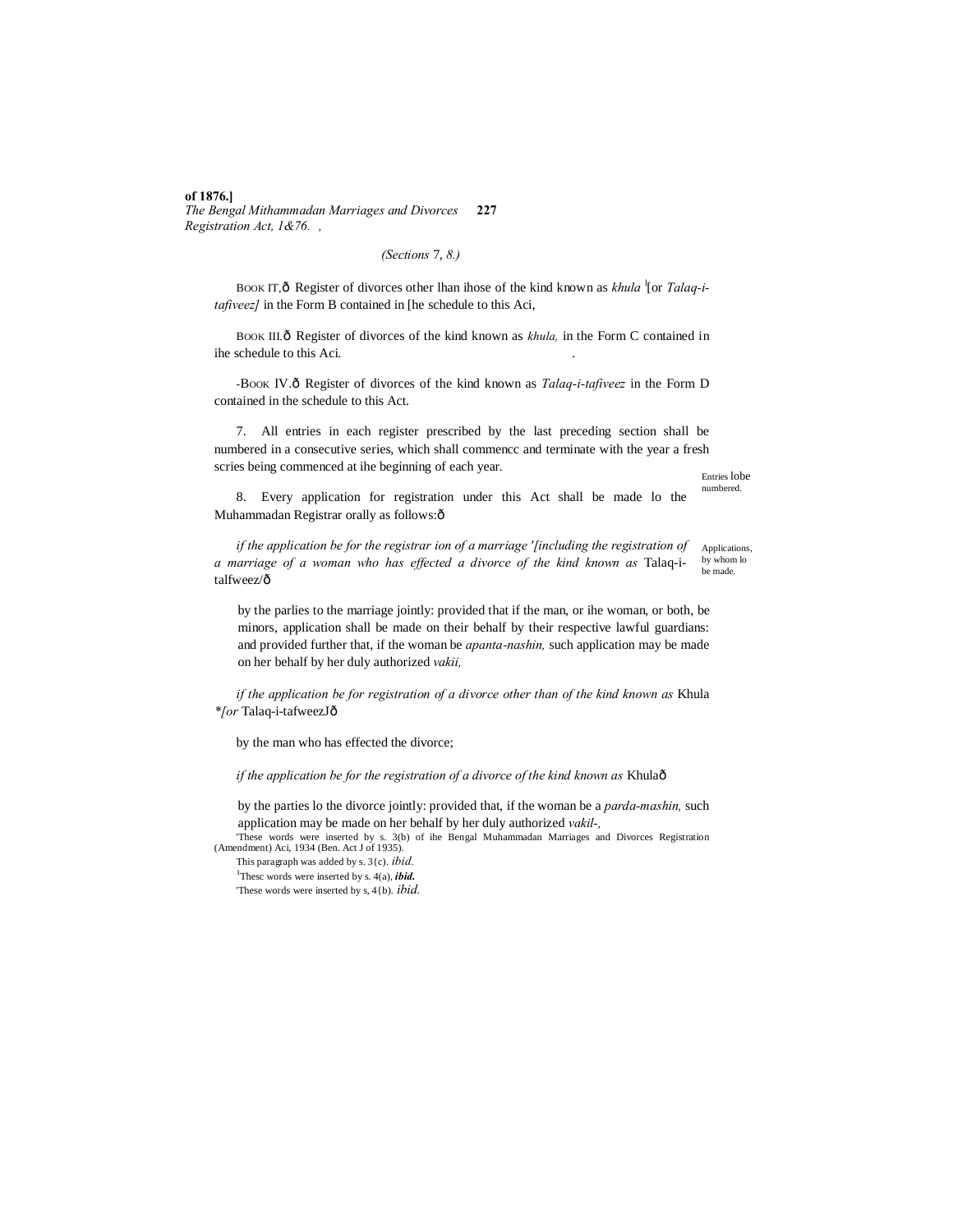**[Ben. Act I 228** *The Bengal Muhammadan Marriages and Divorces Registration Act. 1876.*

*(Sections 9, 9A.)*

*'[(/ the application be for the registration of a divorce of the kind biown as* Talak-itafweezô

by the woman who has cffccied the divorce;

provided thai, if the woman be a *parda-nash'm,* such application may be made on her behalf by her duly authorized *vakil.]*

Duties of Muhammadan Regiitraron application.

9. On application being made lo a Muhammadan Registrar for registration under this Act of a marriage or divorce within one month of the marriage or divorce being cffccied, and not otherwise, and : [on payment of ihe fee specified in this behalf by rules made under scction 24,] the Muhammadan Registrar shallô

- (a) satisfy himself whether or not such marriage or divorce was effected by the person or persons by whom it is represented lo have been effected;
- (b) satisfy himself as lo the identity of the persons appearing before him and alleging lhai marriage or divorce has been effected;
- (c) in ihe case of any person appearing as rep re sen tali vc of ihe man or woman (whether he -'[appears] as guardian or *vakil)* satisfy himself of the righi of such person to appear.

If ihe Muhammadan Registrar be satisfied on ihc above points, and not otherwise, he shall make an entry of the marriage or divorce in ihe proper register:

Provided lhai no such entry shall be made otherwise than in ihe presence of every person who, by scction 11 of ihis Act, is required to sign such entry.

## <sup>J</sup>9A. The Muhammadan Registrar shall not registerô

Duties of Muhammadan Registrar in ccnain eases.

(a) a marriage of a woman who has effected a divorce of the kind known as *Talaqi-i-tafiveez—*

XVI of 1908. (i) except on the production of a document registered under ihe Indian Registration Act, 1908, or under any other law for the time being in force for ihe registration of documents, or of a certified copy of such document, or of a certified copy of ihe order of

'These words were inserted by s. 4(c) of ihc Bengal Muhammadan Marriages and Divorces Regisiraiion (Amendmen 1) Act, 1934 (Ben. Act! of 1935).

'These words were substituted Tor Ihe wprds "on payment to him of a Tee of one rupee" by s. 2 of ihc Bengal Muhammadan Marriages and Divorces Registration (Amendment) Aci, 1932 (Ben. Act VI cri932), 'Substituted by s. 2 and the First Schedule of the Bengal Repealing and Amending Aci, 1946 (Ben. Act XVI of 1946), Tor the word "appear".

'Section 9A was inserted by s. 5 of the Bengal Muhammadan Marriages and Divorces Registralion (Amendment) Act, 1934 (Ben. Act I of 1935).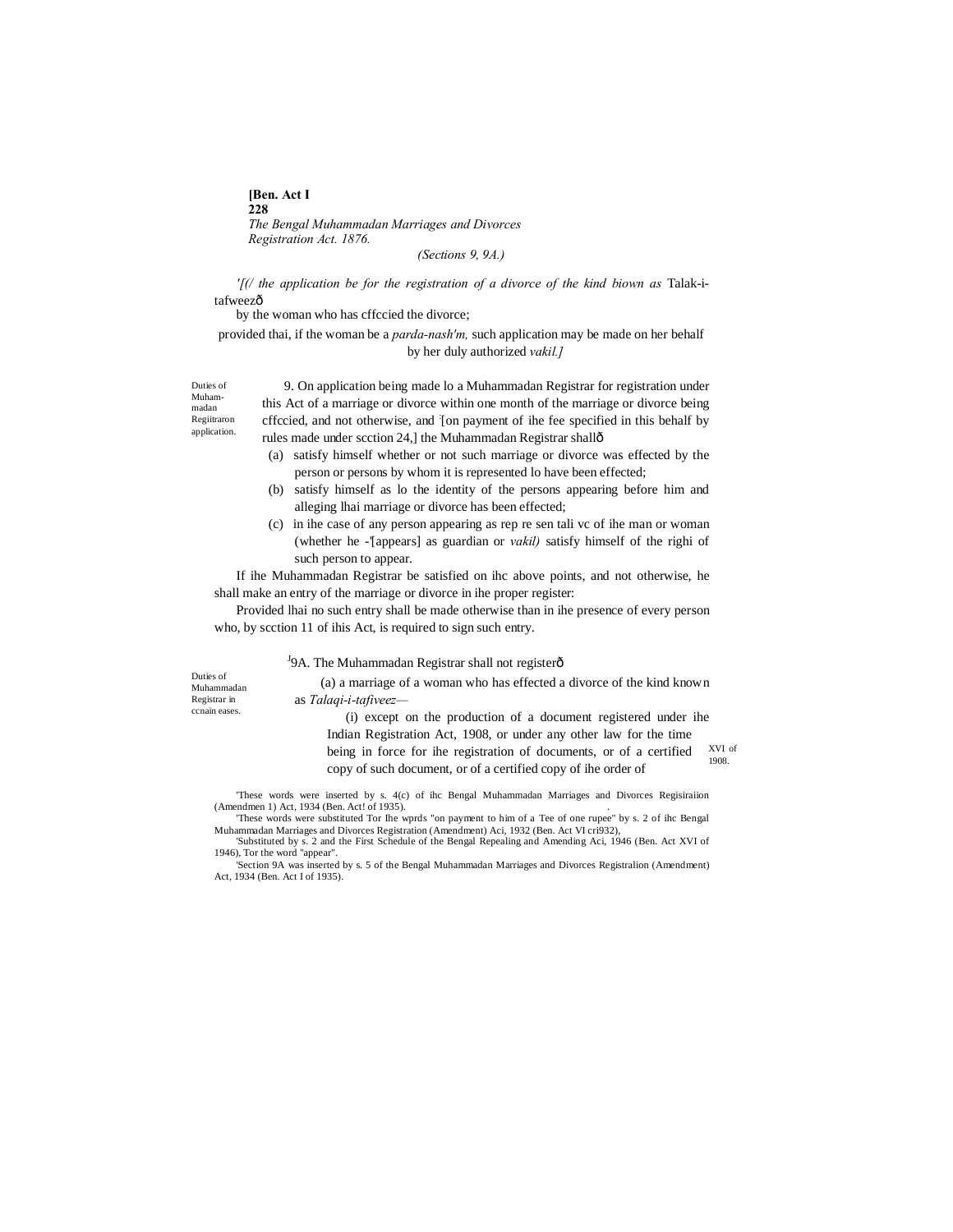#### **of 1876.]** *The Bengal Mithammadan Marriages and Divorces* **229** *Registration Act, 1&76. ,*

*(Sections 10. 11.)*

the District Judge or any Court of competent jurisdiction, showing thai such divorce has been effected or of an attested copy of an entry of the divorce in ihe register of divorccs of the kind known as *Talaq-i-tafiveez* (Book  $IV$ );

- (ii) notwithstanding anything contained in section 9, within six months of the date of divorce of the previous.husband of the woman;
- (iii) without giving to the previous husband of the woman by registered post one month's notice in such form containing such particulars as may be prescribed by rules made under section 24;
- (b) a divorce of the kind known as *Talaq-i-tafiveez* except on XYjpf ihe production of a document registered under the Indian
- 1908. Registration Act, 1908, or under any law for the time being in force for the registration of documents, by which the husband delegated the power of divorce lo the wife or of an attested copy of an entry in the register of marriages (Book 1) showing that such delegation has been made.

10. *[Muhammadan Registrar may receive gratuity.]—Rep. by the Bengal Mithammadan Marriages and Divorces Registration (Amendment) Act, 1932 (Ben. Act VI of 1932).*

11. Every entry in a register kept under this Act shall be signed as Entries by

whom to be signed.

## follows:ô

*if the entry be of a marriage in a register in the Form A contained in the schedule to this Act,—*

- (1) by the parties to the marriage, or, if either or both of them be minors, by their lawful guardians respectively: provided that, if the woman be a *parda-nashin*, the entry may be signed on her behalf by her duly authorised *vakil,*
- (2) by two witnesses who were present at the marriage- ceremony;
- (3) in cases in which the woman is represented by a *vakil—* by two witnesses of the fact or the *vakil* having been duly authorized to represent her;
- (4) by the Muhammadan Registrar;

*if the entry be of a divorce other, than the kind known as Khula <sup><i>l</sup>* [or Talaq-</sup> i-lafweez7 *<sup>a</sup> register in the Form B contained in the schedule to this Act,—*

(I) by the man who has effected the divorce;

'These words were inserted by s. 6(a) of the Bengal Muhammadan Marriages and Divorces Registration (Amendment) Act. 1934 (Ben. Act I of 1935).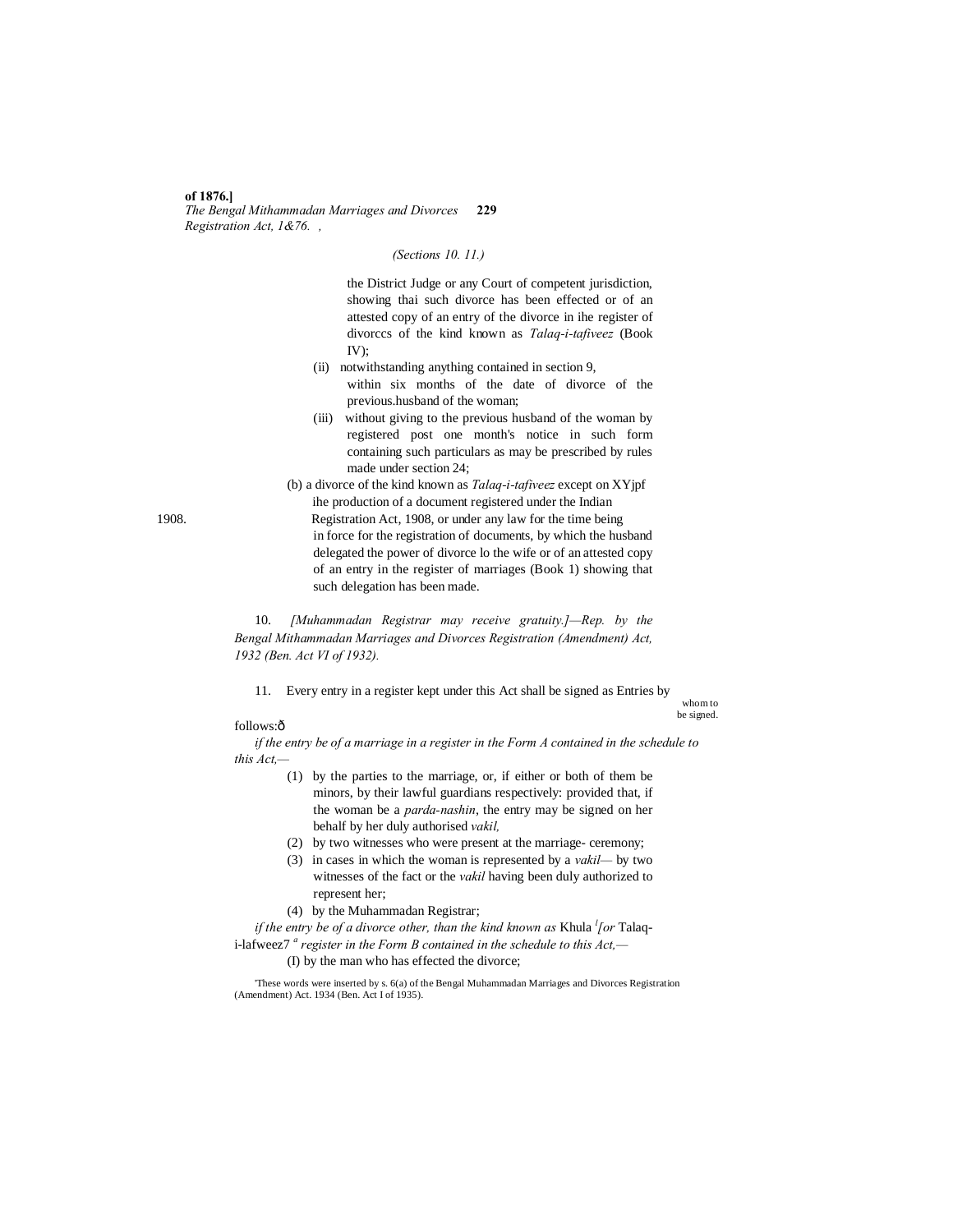#### **[Ben. Act I**

**230** *The Bengal Muhammadan Marriages and Divorces Registration Act. 1876.*

*(Sections 12, 13.)*

- (2) by the witness who identifies the man who has effected the divorce;
- (3) if ihc man be of the *Shia* sectô by two witnesses lo the divorce being effected;
- (4) by ihe Muhammadan Registrar;

*if the entn,' be of a divorce of the kind known as* Khula *in a register in the Form C contained in the schedule to this Act,—*

- (1) by ihe parlies lo the *Khula:* provided lhai, if the woman be a *parda-nashin,* ihe entry may be signed on her behalf by her duly authorized *vakil-,*
- (2) by the person who identifies the man;
- (3) by the person who identifies ihe woman;
- (4) if the application for registration has been made by a *vakil* on behalf of the womanô by two witnesses lo the fact of the *vakil* having been duly authorized lo represent her;
- (5) if the man be of the *Shia* sect  $\hat{o}$  by two witnesses lo ihe divorce being effected; (6) by the Muhammadan Registrar;

l [r/ *the entry be of a divorce of the kind known as* Talaq-i-tafweez *in a register in the Form D contained in the schedule to this Act,—*

- (1) by the woman who has effected the divorce;
- (2) by the person who identifies the woman who has effected the divorce;
- (3) if the woman be of ihe *Shia* seelô by two witnesses to the divorce being effected;
- (4) by the Muhammadan Registrar.]

Copies of 12. On completion of ihe registration of any marriage or divorce,  $\text{gira/io}^{1*}$  the Muhammadan Registrar shall deliver to each of the applicants for panics. registration an attested copy of the entry; and for such copy no charge

shall be made.

13. In every office in which any register hereinbefore mentioned is kept, there shall be prepared a current index of the contents of such register; and every entry in such index shall be made, so far as practicable, immediately after the Muhammadan Registrar has made an entry in any such register.

'These words and figures within square brackets were insened by 5. 6(b) of [he Bengal Muhammadan Marriages and Divorces Registration (Amendment) Act, 1934 (Ben. Act 1 of 1935).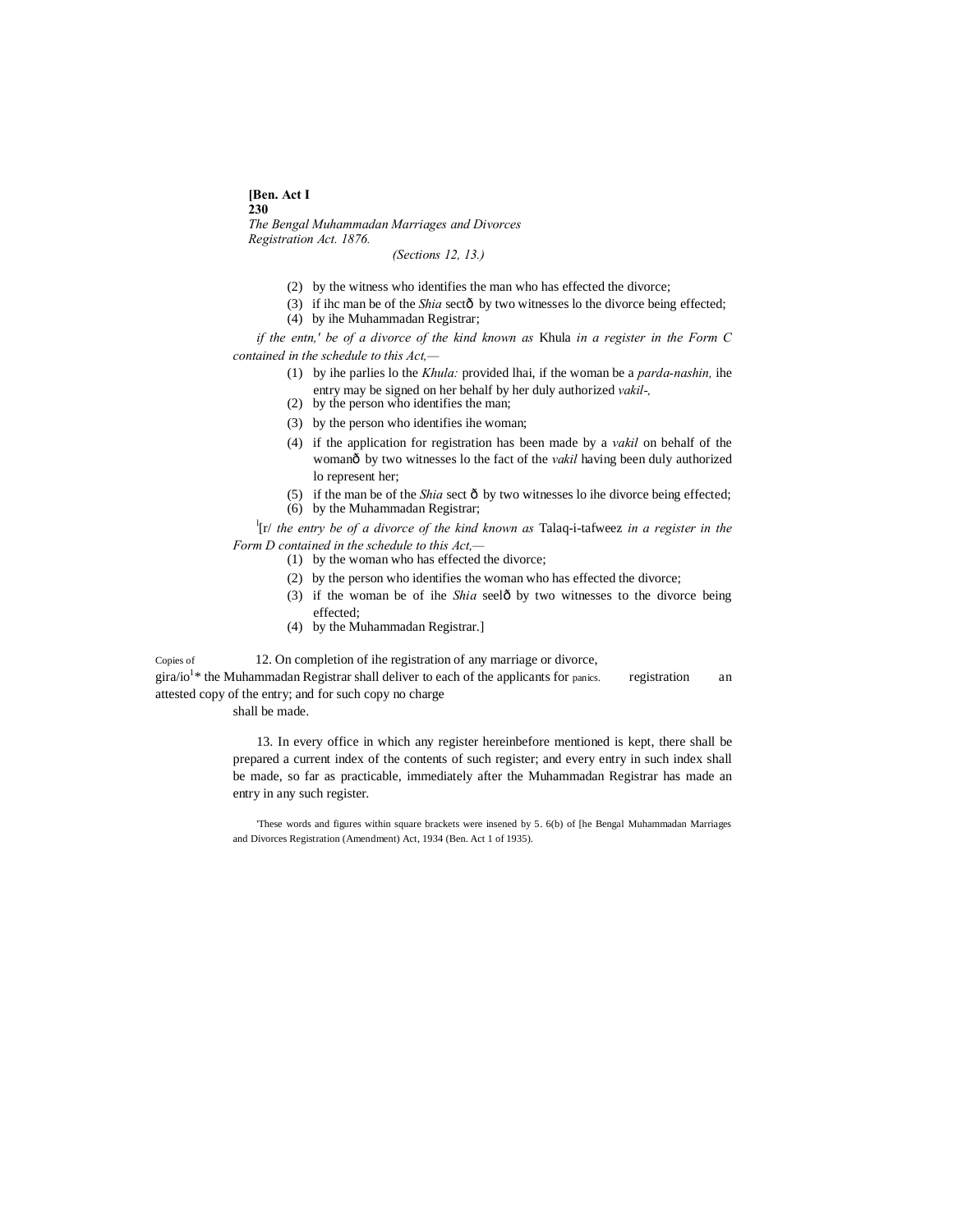**231** *The Bengal Muhammadan Marriages and Divorces Registration Act, 1876.*

*(Sections 14-18.)*

14. The index mentioned in the last preceding section shall contain Ihe name, place of residence and father's name of each party to every marriage or divorce, and the date of registration.

It shall also contain such other particulars, and shall be prepared in such form, as the '[State] Government may dirccl.

15. Subject to the previous payment of the fees prescribed, the index, whether it be in the office of the Muhammadan Registrar or of the Registrar of the district, and the copies of entries in such index, which are filed in the office of the Registrar of the district under the provisions of section 22 of this Act, shall be at all times open Lo inspection by any person applying to inspect the same; and copies of entries in any of the registers, and of the certified copies of such entries, which are filed in the office of the Registrar of the district under section 22 of this Act, shall be given lo all persons applying for such copies.

Such copies shall be signed and sealed by the Registrar of ihe district or by the Muhammadan Registrar, as Ihe case may be.

16. Every Registrar of a district and every Muhammadan Registrar shall, for the purposes of this Act, be entitled (o levy ihe following fees: $\hat{o}$ 

> Fees for searches and copies. for every search or permission to search in any index or register under his chargeô four *annas*: for every certified copy of any entry in a register other'than the first copy referred to in section  $12$  of this Actô one rupee.

17. Every Muhammadan Registrar shall perform the duties of his office under the superintendence and control of the Registrar in whose district the office of such Muhammadan Registrar is situate.

In the town of Calcutta every Muhammadan Registrar shall perform the duties of his office under the superintendence and control of the Inspector-General of Registration.

Every Registrar, and in the town of Calcutta Ihe In spec tor-General of Registration, shall have authority to issue (whether on complaint or otherwise) any order consistent with this Act which he considers necessary in respect of any act or ommission of any Muhammadan Registrar subordinate to him.

18. The Inspector-General of Registration shall exercise a general superintendence over offices of all Muhammadan Registrars, and shall have power from lime to lime to frame rules consistent wilh this Act, for ihe guidance of ihe said Muhammadan Registrars and ihe regulation of their offices generally.

*'See* Tool-note 3 on page *225, ante.*

Muhammadan Registrar to be subject lo control of District Registrar.

Inspcaor-General or Registration to exercise general superintendence.

Particulars lo be shown in index.

Index may be inspected and copies of entries in registers taken.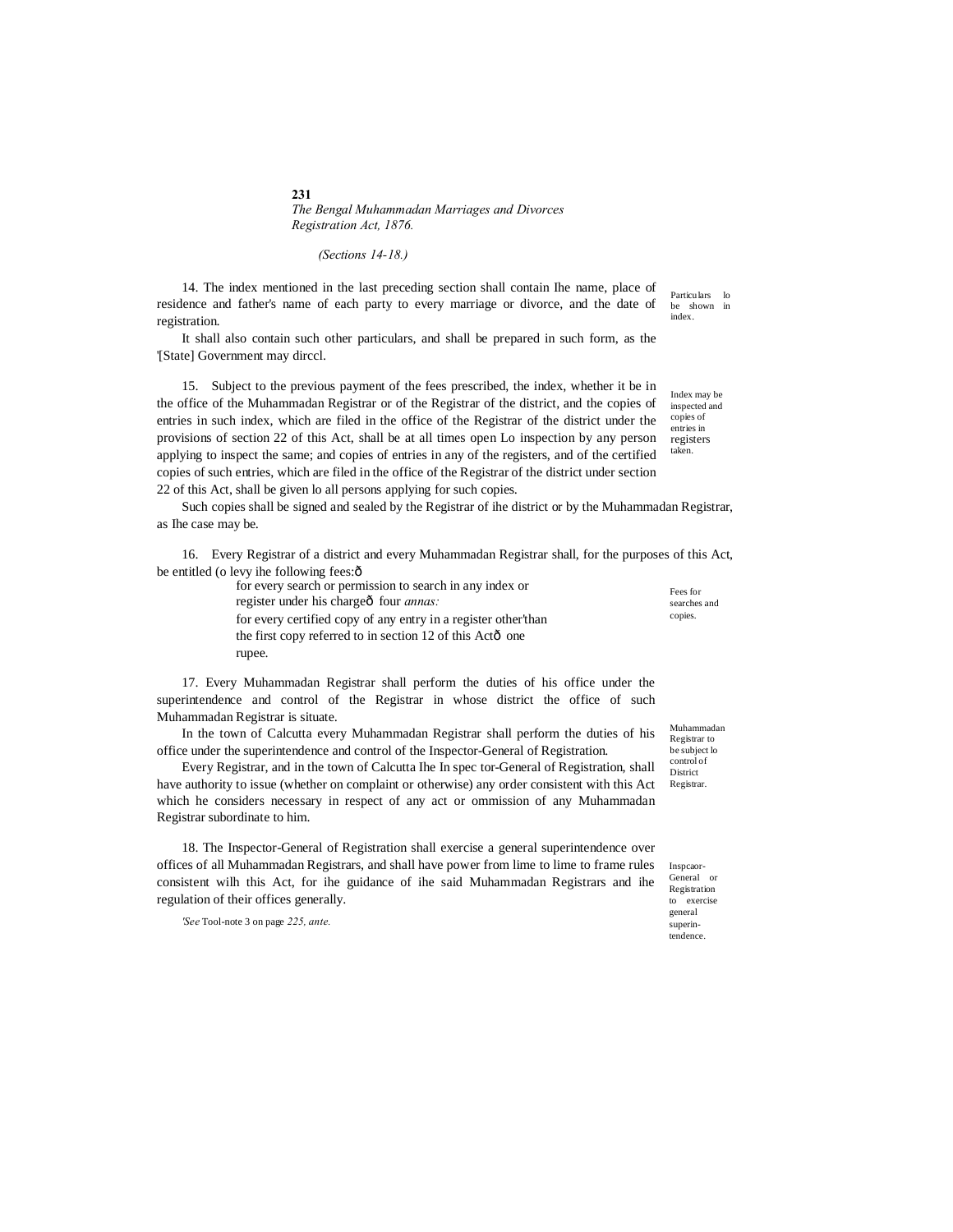#### *The Bengal Muhamnmdan Marriages and Divorces Registration Act, 1876.* **[Ben, Act I 232** *(Sections J9-24.)*

| 19.<br>ihc                            | Rules<br>lobe<br>approved by<br>Stale<br>Govern men!<br>and       | All rules framed in accordance with the last preceding section shall be submitted to<br>[Stale] Government for approval and after ihcy have been approved ihey shall be<br>published in the <i>Official Gazeue</i> , and shall then have the same force as if they were<br>inserted in this Act. |
|---------------------------------------|-------------------------------------------------------------------|--------------------------------------------------------------------------------------------------------------------------------------------------------------------------------------------------------------------------------------------------------------------------------------------------|
| 20.<br>an                             | published in<br>Gaelic.<br>Refusal lu<br>register lobe            | Every Muhammadan Registrar rufusing lo register a marriage or divorce shall make<br>order of nifusal, and record his reasons for such order in a hook to be kept for lhai<br>purpose.                                                                                                            |
| 21.<br>a                              | rccorckd.                                                         | An appeal shall lie against an order oF a Muhammadan Registrar rufusing lo register<br>marriage or divorce, to the Rgistrar to whom such Muhammadan Registrar is<br>subordinate, if prescnied to such Registrar within 20 days from the date of the order,                                       |
| and the<br>appeal                     | Appeal<br>against<br>refusal lo<br>regisler.                      | Registrar may reverse or alter such order; and the order passed by the Registrar on<br>shall be final.                                                                                                                                                                                           |
| 22.<br>copies<br>this                 |                                                                   | Every Muhammadan Registrar shall, at the expiration of every month send certified<br>of all entries made by him during the month in the registers mentioned in section 6 of<br>Act, and also of the entries which have been made in the index referred to in sections                            |
| 13 and Copies<br>file                 | of<br>onirics lobe<br>soil monthly<br>lo Registrar<br>ofdisirirt. | 14 qf this Act, lo ihe Registrar of the district within which such Muhammadan<br>Registrar has been authorized to act, and the Registrar, on receiving such copies, shall<br>them in his office.                                                                                                 |
| 23.<br>filled.                        |                                                                   | Every Muhammadan Registrar shall keep safely each register until the same shall be<br>and shall then or earlier if he shall leave the district or cease to hold a license,<br>makeover ihe same to the Registrar of the district for saFe custody, or to such other                              |
| person                                |                                                                   | as the Registrar may direct.                                                                                                                                                                                                                                                                     |
| 24.                                   | Registers lo<br>be given up.                                      | The '[Slate] Government may from time lo lime prescribe such rules as -[it] thinks fit,<br>provided thai such rules be not inconsistent with any provision of this Aci, ô                                                                                                                        |
|                                       |                                                                   | (a) for determining the qualifications to be required from persons to<br>whom licenses under section 3 of this Act may be granted;                                                                                                                                                               |
|                                       | Slate<br>Government<br>jmy                                        | $3$ (aa) for regulating ihe fee payable to a Muhammadan Registrar under<br>section 9;                                                                                                                                                                                                            |
| 'See<br>This<br>Law. $\frac{1}{2}$ :) | prescri<br>be<br>rulia.                                           | fool-nole 3 on page 225. ante.<br>word was substituted for ihe word "he" by paragraph 5(2) of Ihc Government of India (Adaptation of Indian<br>Order, 1937.                                                                                                                                      |

' 'Clause (aa) was inserted by s. 4 of Ihc Bengal Muhamnuulan Marriages and Divorces Registration {Amendment) Act. 1932 {Ben. Aci VI of 1932),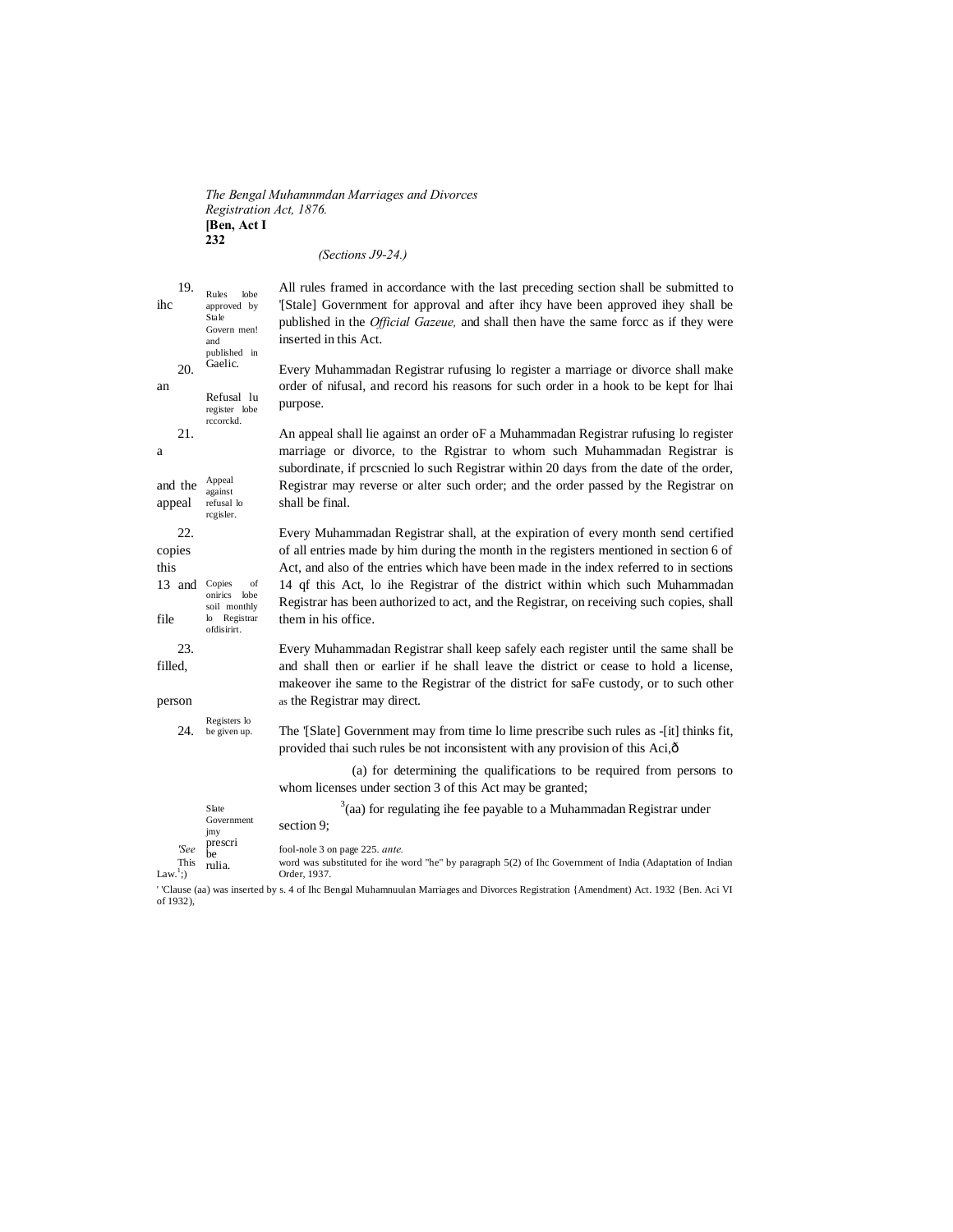*The Bengal Muhammadan Marriages and Divorces Registration Act, 1876.* **of 1876.]**

## *(Sections 25, 26.)*

- l(aaa) for regulating the- forms, contents and other particulars of notices under section 9A;
- (b) for regulating the attendance of Muhammadan Registrars al the celebration of marriages, and their remuneration for such attendance;
- (c) for regulating the grant of copies by Registrars and Muhammadan Registrars;
- (d) for regulating ihe payment by the Muhammadan Registrars of the cost of the seals, forms of registers, stationery and any other articles which may be supplied lo ihem by the Government;
- (e) for regulating the application of the fees levied by Registrars of districts and Muhammadan Registrars under this Act; and
- (0 for regulating such other matters as appear to Ihe  $\textsuperscript{J}[\text{Siate}]$ Government ncccssary to effect the purposes of this Act.
- The <sup>2</sup>[State] Government may front time to time cancel or alter any such rules.

25. Every Muhammadan Registrar shall be, and be deemed lo be a Mofiam-<br>public officer, and his duties under this Act shall be deemed to be public madan j .-<br>rar<br>duties.

duties. Apublic contract of the contract of the contract of the contract of the contract of the contract of the contract of the contract of the contract of the contract of the contract of the contract of the contract of th

apublic<br>officer

- 26. Nothing in this Act contained shall be construed toô Saving (a) render invalid, merely by reason of its not having been ^unregistered, any Muhammadan marriage or divorce which would otherwise be valid; (b) render valid, by reason of its having been registered any Muhammadan marriage or divorce which would otherwise be invalid;
	- (c) authorise the attendance of any Muhammadan Registrar ai ihe celebration of a marriage, except al the request of all the parties concerned;
	- (d) affccl ihe religion or religious riles and usages of any of '[Citizens of India];
	- (c) prevent any person, who is unable to write, from putting his mark instead of the signature required by this Act.

'Clause (ana} was inserted by s. 7 of the Bengal Muhammadan Marriage and Divorces

RegiMraliontAmendmenOAci. J 934 (Ben. Aci I of 1935).

■*See* fool-note 3 on page 225,unie,

Subsliluled for Ihe wonts "His Majesty's subjects in India" by para. 3 and the Eleventh Schedule of die Adaptation of Laws Order. 1950.

#### **233**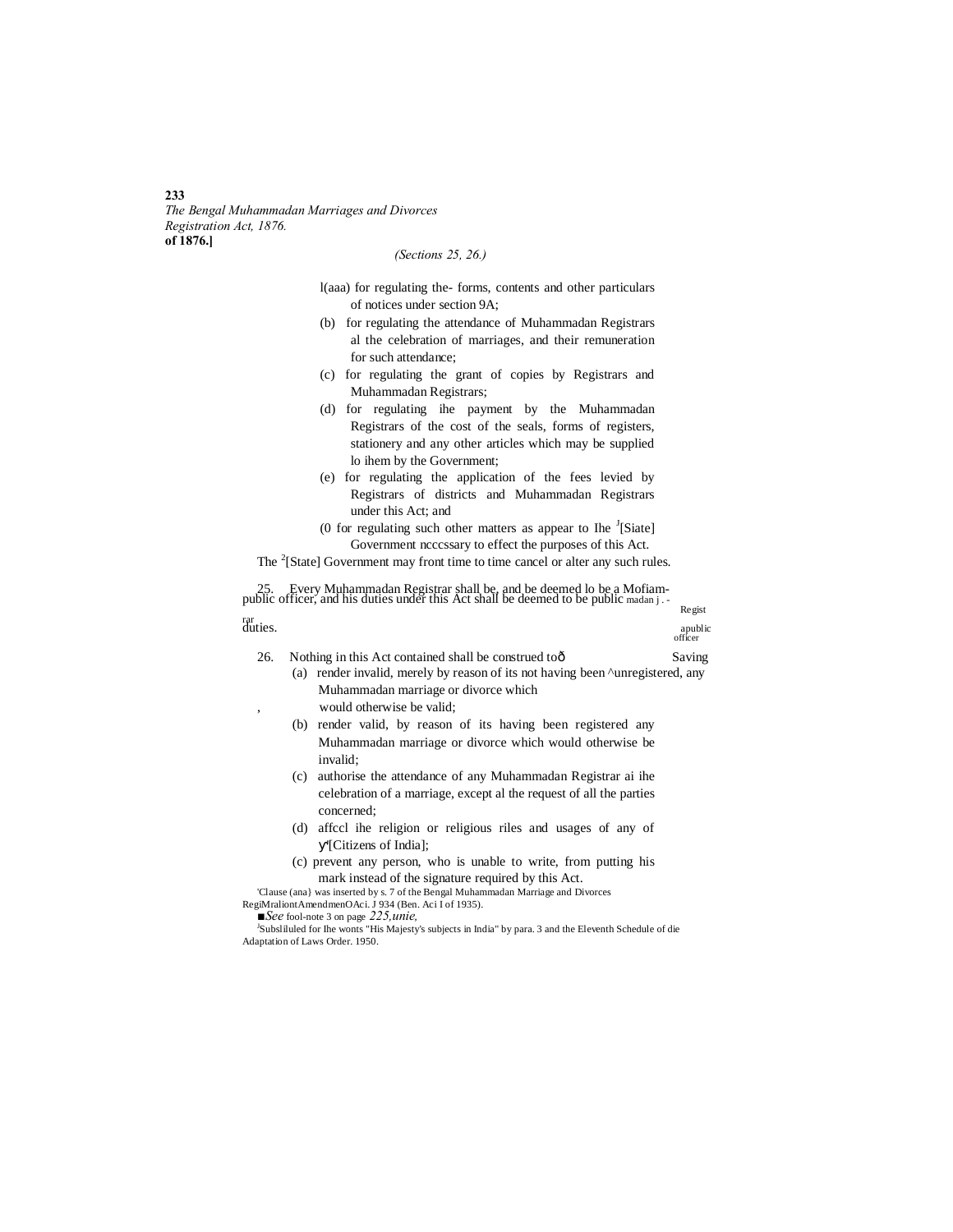**[Ben. Act I 234**

*The Bengal Muhammadan Marriages and Divorces Registration Act. 1876.*

#### *(Schedule. J*

## SCHEDULE.

## *(See sections 6 and J J.)*

## FORM A. BOOK I.

*Register of Marriages <sup>l</sup> [including marriages of women who have effected divorces of the kind known as* Talaq-i-iafweez7 *(as prescribed by section 6 of the Act for the voluntary registration of Muhammadan Marriages and Divorces).*

1. Consecutive number,

2. Name of ihe bridegroom and thai of his father, with ihcir respective residences.

3. Name or the bride and ihat of her father, with their respective residences.

4. Whether the bride is a spinster, a widow or divorced by a former husband'[or has effected a divorce of ihe kind known as *talaq-i-tafiveez],* and whether she is adult or otherwise.

t 3 5. If Ihe bride has effected a divorce of the kind known as *Talaq-i-tafweez,* particulars of the document produced to prove Ihe same.

^6. If the bride has effected a divorce of the kind known as *Talaq-i-tafweez,* the date on which and place where the same was registered, with name and residence of the previous husband.

%1. tName of the guardian of the bridegroom (if the bridegroom be a minor) and that of (he guardian's faiher, with specification of the guardian's residence, and of the relationship in which he stands lo the bridegroom.

t8. fName of Che guardian of ihe bride (if she be a minor) and that of his father, with specification of his residence, and ihe relationship in which he stands lo the bride.

\$9. \*Name of the bride's *vakil* and of his father, and their residences, with specification of the relationship in which ihe *vakil* stands lo the bride.

\$10. ""Names ofthe witnesses to the due authorization of ihe bride's *vakil*, with names of their fathers and residences, and specification of the relationship in which they stand (o the bride.

'These words were inserted by s. S(nXi) of ihe Bengal Muhammadan Marriages and Divorces Registration (Amendment) Act, 1934 (Ben. Act I of 1935).

: These words were inserted by s. 8(a)(ii), *ibid.*

^Entries 5 and *6* were inserted by s. 8(a)(iii), *ibid.*

^Entries 5 lo 20 were renumbered consecutively by s. 8(a)(v), *ibid.*

tThesc col umns will be bl ink if (be bride mid bridegroom, respccl ivcly, an: noi represented by guardians. 'These columns will be blank when ihe bride is not rcprcsenled by a *vakil.*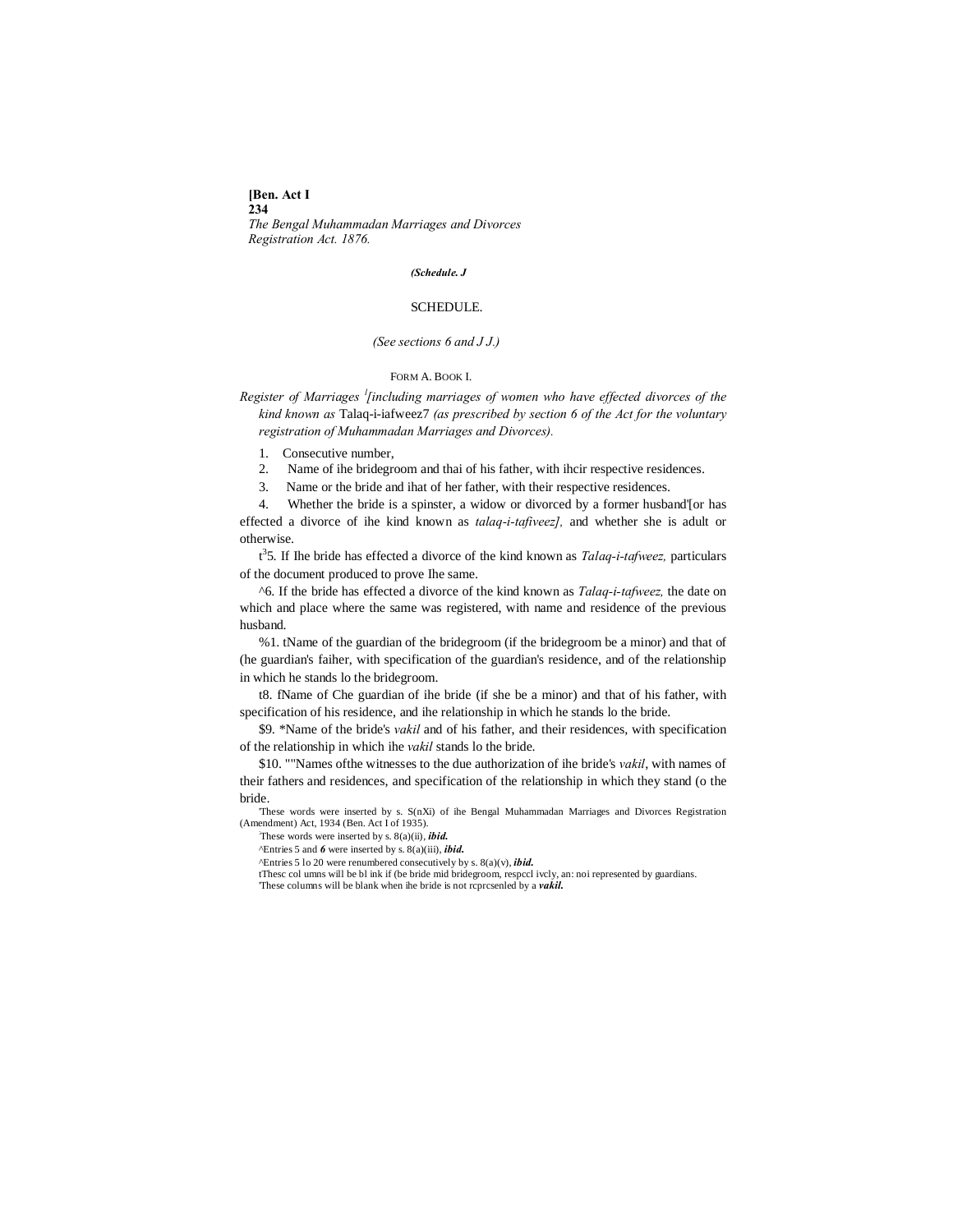*The Bengal Muhammadan Marriages and Divorces Registration Act, 1876.* **of 1876.]**

## *(Schedule.)*

III. Date on which ihc marriage was comracied,  $\hat{o}$  to be given according lo the English style and according to the era current in Ihc district. ^

\$12. Amount of dower.

\$13. How much of the dower is *mu'ajjal* (prompt) and how much *mu 'wajjal* (deferred).

\$14. Whether any portion of the dower was paid al ihe momenl. If so, how much.

\$15. Whether any property was given in lieu of ihe whole or any portion of the dower, with specification of ihe same.

\$16. Special conditions, if any.

\$17. Names of village or town, police jurisdiction and district in which the marriage took place.

\$18. Name of the person in whose house the marriage ccremony took place, and that of his father.

 $t<sup>1</sup>$  19. Whether the husband has delegated the power of divorce to the wife.

\$20. Date of registration, $\hat{o}$  to be given according to the English style.

#### FORMB. BOOK II.

*Register of Divorces, other than those of the kind known as* Khula *'[or* Talaq-i-tafweezy *(prescribed by section 6 of the Act for the voluntary registration of Muhammadan Marriages and Divorces).*

- 1. Consecutive number.
- 2. Names of the husband and of his father, and their residences.

3. Names of the wife and of her father, and their residences.

4. Dale of divorceô according to the English style and according lo the era current in the district.

5. Description of divorce.

6. Manner in which the divorce was effected.

7. Names of the village or town, police jurisdiction and district in which the divorce took place.

'This entry was inserted by s. 8(a)(iv) of ihe Bengal Muhammadan Marriages and Divorces Registration (Amendment) Act. 1934 (Ben, Act I of 1935). Those words were inserted by s. 8{b) a f ihe Bengal Muhammadan Mam ngcs and Divorces Registration

(Amendmem) Act, 1934 (Ben. Act I of 1935). ^Entries 5 to 20 were re-numbered consecutively by s. 8(a)(v) of Ihc Bengal Muhammadan Marriages and

Divorces Registration (Amendment) Act, 1934 (Ben. Aci 1 of 1935). .

#### **235**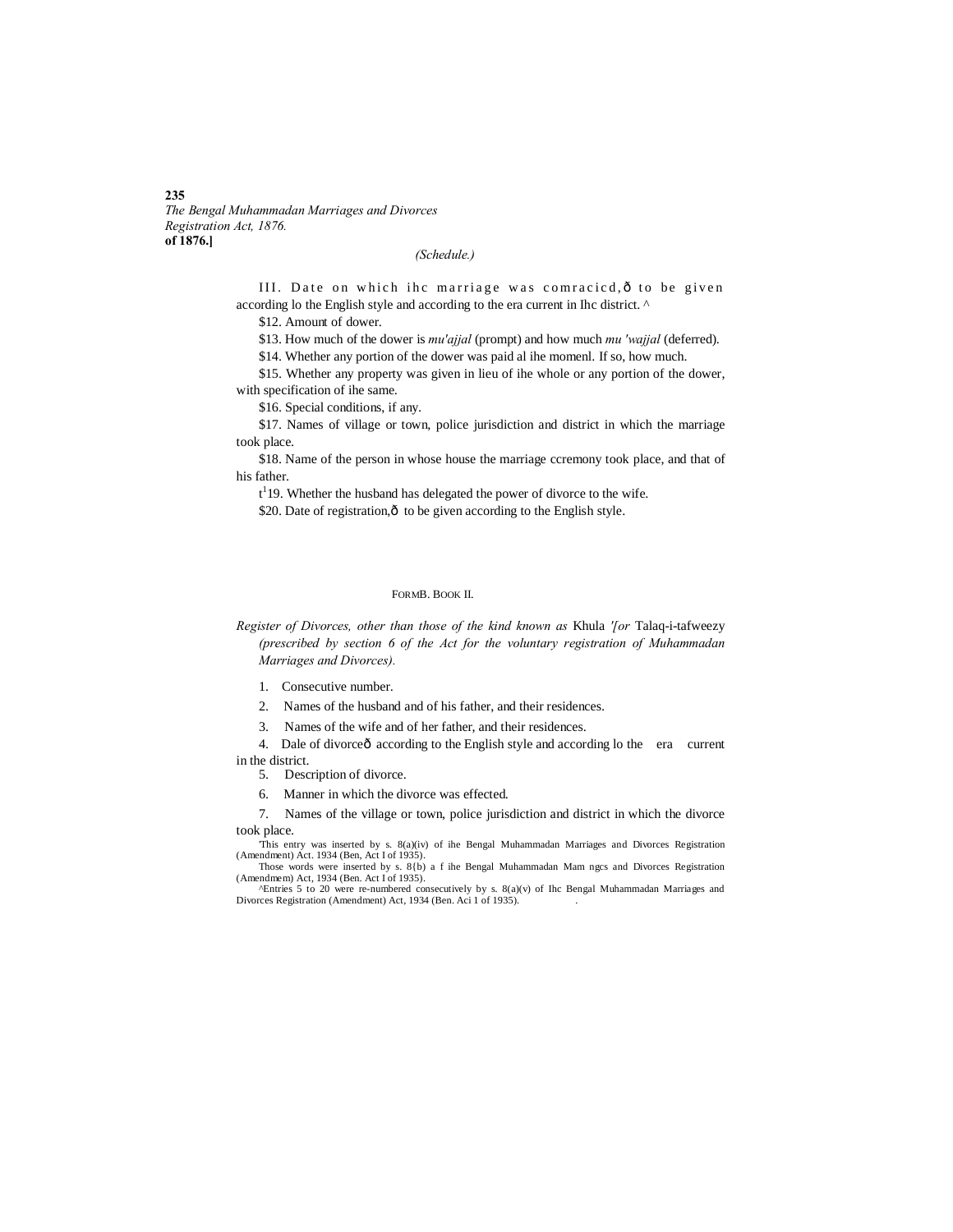**[Ben. Act I 236** *The Bengal Muhammadan Marriages and Divorces Registration Act. 1876.*

*(Schedule.)*

8. Name of ihe pany in whose house the divorce took place, and of his father.

9. Names of witnesses to the divorce, if any, the names of (heir fathers, and their respective residences.

10. Name of party identifying the husband before the Muhammadan Registrar and that of his father, and their residences.

11, Date of registration, ô lo be given according to the English style.

#### FORM C. BOOK HI.

*Register of Divorces of Ihe kind known as* Khula *(prescribed by section 6 of the Act for the voluntary registration of Muhanmiadaii Marriages and Divorces).*

1. Consecutive number.

2. Name of the husband and that of his father, and their residences.

3. Name of the wife and that of her father, and their residences.

4. Date of *Khula*ô according to the English style and according to the era current in the district.

5. Amount of dower.

6. Whether *Khula* was acknowledged by the wife in person before the Muhammadan Registrar.

7. If so, name of the party identifying her before the Muhammadan Registrar, and that of his father, and their residcnccs, with specification of the relationship which he bears to her, if any.

t!. \*If the Khula be acknowledged before the Muhammadan Registrar by the wife's.*vakil,* his name and that of his father and their residences, with specification of the relationship which the *vakil* bears to the wife, if any.

9. Names of the two witnesses to the due authorization of the wife's *vakil,* and those of their fathers, with their residences.

10. Name of village or town, police jurisdiction and district where the *K/uila* took place.

11. Name of the person in whose house the *Klmla* look place and that of his father.

12. Names of the witnesses, if any, to the divorce being effected, the names Df their fathers and [heir residences.

"This column will be blank if (he woman is noi represented by a *vakil.*